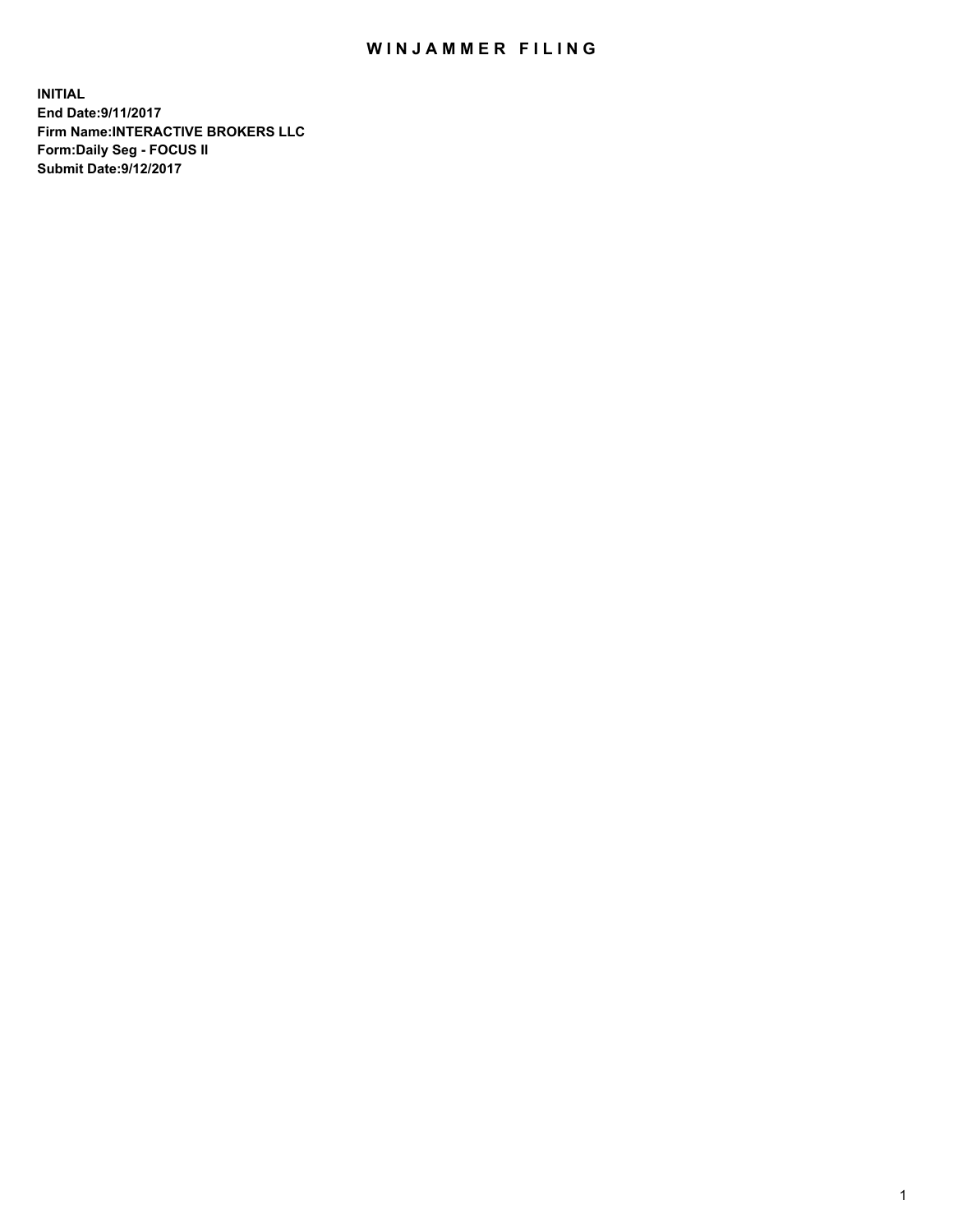## **INITIAL End Date:9/11/2017 Firm Name:INTERACTIVE BROKERS LLC Form:Daily Seg - FOCUS II Submit Date:9/12/2017 Daily Segregation - Cover Page**

| Name of Company<br><b>Contact Name</b><br><b>Contact Phone Number</b><br><b>Contact Email Address</b>                                                                                                                                                                                                                          | <b>INTERACTIVE BROKERS LLC</b><br>James Menicucci<br>203-618-8085<br>jmenicucci@interactivebrokers.c<br>om |
|--------------------------------------------------------------------------------------------------------------------------------------------------------------------------------------------------------------------------------------------------------------------------------------------------------------------------------|------------------------------------------------------------------------------------------------------------|
| FCM's Customer Segregated Funds Residual Interest Target (choose one):<br>a. Minimum dollar amount: ; or<br>b. Minimum percentage of customer segregated funds required:%; or<br>c. Dollar amount range between: and; or<br>d. Percentage range of customer segregated funds required between:% and%.                          | $\overline{\mathbf{0}}$<br>0<br>155,000,000 245,000,000<br>0 <sub>0</sub>                                  |
| FCM's Customer Secured Amount Funds Residual Interest Target (choose one):<br>a. Minimum dollar amount: ; or<br>b. Minimum percentage of customer secured funds required:%; or<br>c. Dollar amount range between: and; or<br>d. Percentage range of customer secured funds required between:% and%.                            | $\overline{\mathbf{0}}$<br>$\overline{\mathbf{0}}$<br>80,000,000 120,000,000<br>00                         |
| FCM's Cleared Swaps Customer Collateral Residual Interest Target (choose one):<br>a. Minimum dollar amount: ; or<br>b. Minimum percentage of cleared swaps customer collateral required:% ; or<br>c. Dollar amount range between: and; or<br>d. Percentage range of cleared swaps customer collateral required between:% and%. | $\overline{\mathbf{0}}$<br>$\overline{\mathbf{0}}$<br>0 <sub>0</sub><br><u>00</u>                          |

Attach supporting documents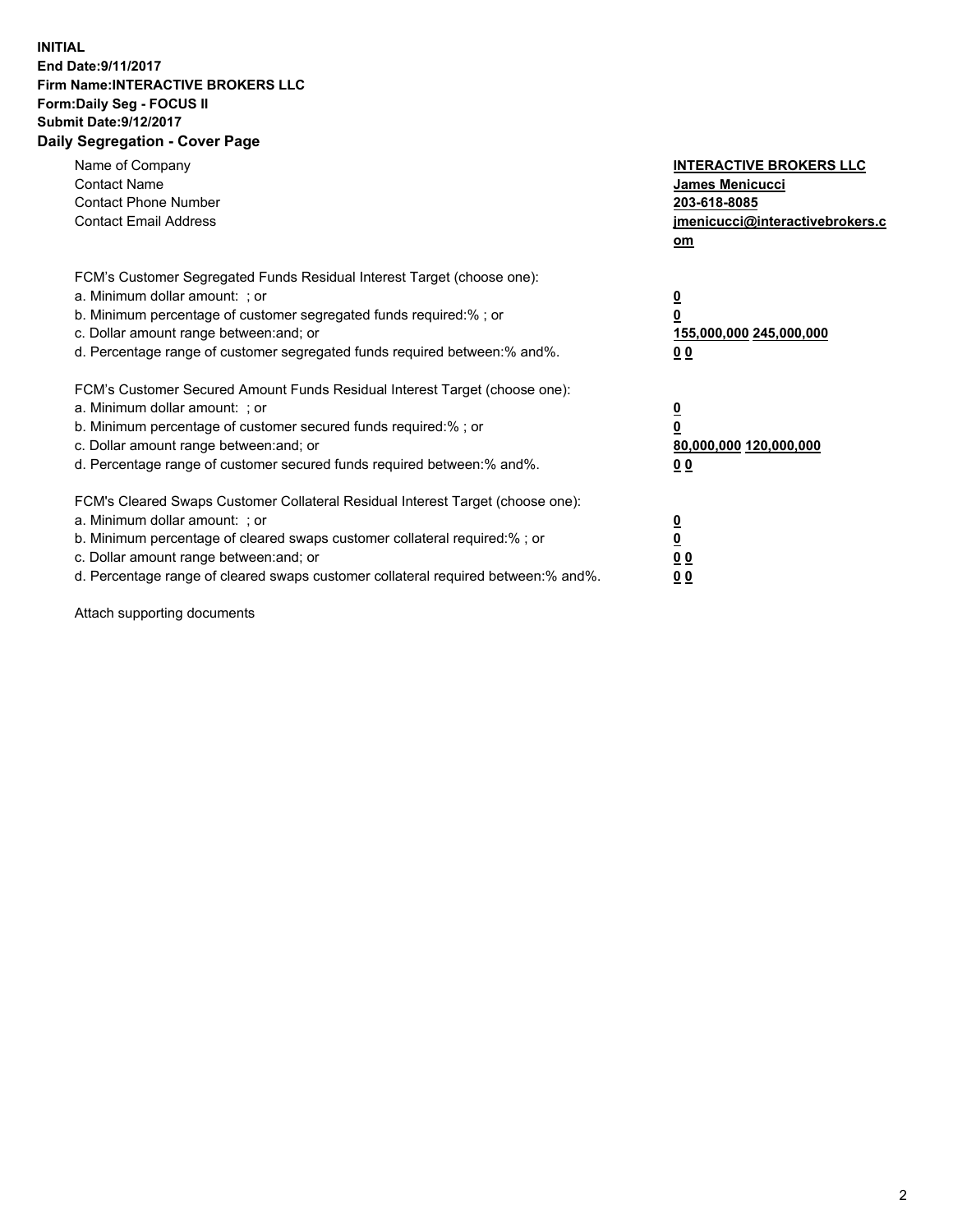## **INITIAL End Date:9/11/2017 Firm Name:INTERACTIVE BROKERS LLC Form:Daily Seg - FOCUS II Submit Date:9/12/2017 Daily Segregation - Secured Amounts**

|     | Dany Oogrogaach - Ocearea Amounta                                                                          |                                  |
|-----|------------------------------------------------------------------------------------------------------------|----------------------------------|
|     | Foreign Futures and Foreign Options Secured Amounts                                                        |                                  |
|     | Amount required to be set aside pursuant to law, rule or regulation of a foreign                           | $0$ [7305]                       |
|     | government or a rule of a self-regulatory organization authorized thereunder                               |                                  |
| 1.  | Net ledger balance - Foreign Futures and Foreign Option Trading - All Customers                            |                                  |
|     | A. Cash                                                                                                    | 388,712,954 [7315]               |
|     | B. Securities (at market)                                                                                  | $0$ [7317]                       |
| 2.  | Net unrealized profit (loss) in open futures contracts traded on a foreign board of trade                  | -3,698,901 [7325]                |
| 3.  | Exchange traded options                                                                                    |                                  |
|     | a. Market value of open option contracts purchased on a foreign board of trade                             | <b>57,405</b> [7335]             |
|     | b. Market value of open contracts granted (sold) on a foreign board of trade                               | -39,677 [7337]                   |
| 4.  | Net equity (deficit) (add lines 1.2. and 3.)                                                               | 385,031,781 [7345]               |
| 5.  | Account liquidating to a deficit and account with a debit balances - gross amount                          | 2,938 [7351]                     |
|     | Less: amount offset by customer owned securities                                                           | 0 [7352] 2,938 [7354]            |
| 6.  | Amount required to be set aside as the secured amount - Net Liquidating Equity                             | 385,034,719 [7355]               |
|     | Method (add lines 4 and 5)                                                                                 |                                  |
| 7.  | Greater of amount required to be set aside pursuant to foreign jurisdiction (above) or line                | 385,034,719 [7360]               |
|     | 6.                                                                                                         |                                  |
|     | FUNDS DEPOSITED IN SEPARATE REGULATION 30.7 ACCOUNTS                                                       |                                  |
| 1.  | Cash in banks                                                                                              |                                  |
|     | A. Banks located in the United States                                                                      | 84,303,989 [7500]                |
|     | B. Other banks qualified under Regulation 30.7                                                             | 0 [7520] 84,303,989 [7530]       |
| 2.  | Securities                                                                                                 |                                  |
|     | A. In safekeeping with banks located in the United States                                                  | 343,885,010 [7540]               |
|     | B. In safekeeping with other banks qualified under Regulation 30.7                                         | 0 [7560] 343,885,010 [7570]      |
| 3.  | Equities with registered futures commission merchants                                                      |                                  |
|     | A. Cash                                                                                                    | $0$ [7580]                       |
|     | <b>B.</b> Securities                                                                                       | $0$ [7590]                       |
|     | C. Unrealized gain (loss) on open futures contracts                                                        | $0$ [7600]                       |
|     | D. Value of long option contracts                                                                          | $0$ [7610]                       |
|     | E. Value of short option contracts                                                                         | 0 [7615] 0 [7620]                |
| 4.  | Amounts held by clearing organizations of foreign boards of trade                                          |                                  |
|     | A. Cash                                                                                                    | $0$ [7640]                       |
|     | <b>B.</b> Securities                                                                                       | $0$ [7650]                       |
|     | C. Amount due to (from) clearing organization - daily variation                                            | $0$ [7660]                       |
|     | D. Value of long option contracts                                                                          | $0$ [7670]                       |
|     | E. Value of short option contracts                                                                         | 0 [7675] 0 [7680]                |
| 5.  | Amounts held by members of foreign boards of trade                                                         |                                  |
|     | A. Cash                                                                                                    | 90,468,292 [7700]                |
|     | <b>B.</b> Securities                                                                                       | $0$ [7710]                       |
|     | C. Unrealized gain (loss) on open futures contracts                                                        | $-3,070,881$ [7720]              |
|     | D. Value of long option contracts                                                                          | 57,405 [7730]                    |
|     | E. Value of short option contracts                                                                         | -39,677 [7735] 87,415,139 [7740] |
| 6.  | Amounts with other depositories designated by a foreign board of trade                                     | $0$ [7760]                       |
| 7.  | Segregated funds on hand                                                                                   | $0$ [7765]                       |
| 8.  | Total funds in separate section 30.7 accounts                                                              | 515,604,138 [7770]               |
| 9.  | Excess (deficiency) Set Aside for Secured Amount (subtract line 7 Secured Statement<br>Page 1 from Line 8) | 130,569,419 [7380]               |
| 10. | Management Target Amount for Excess funds in separate section 30.7 accounts                                | 80,000,000 [7780]                |
| 11. | Excess (deficiency) funds in separate 30.7 accounts over (under) Management Target                         | 50,569,419 [7785]                |
|     |                                                                                                            |                                  |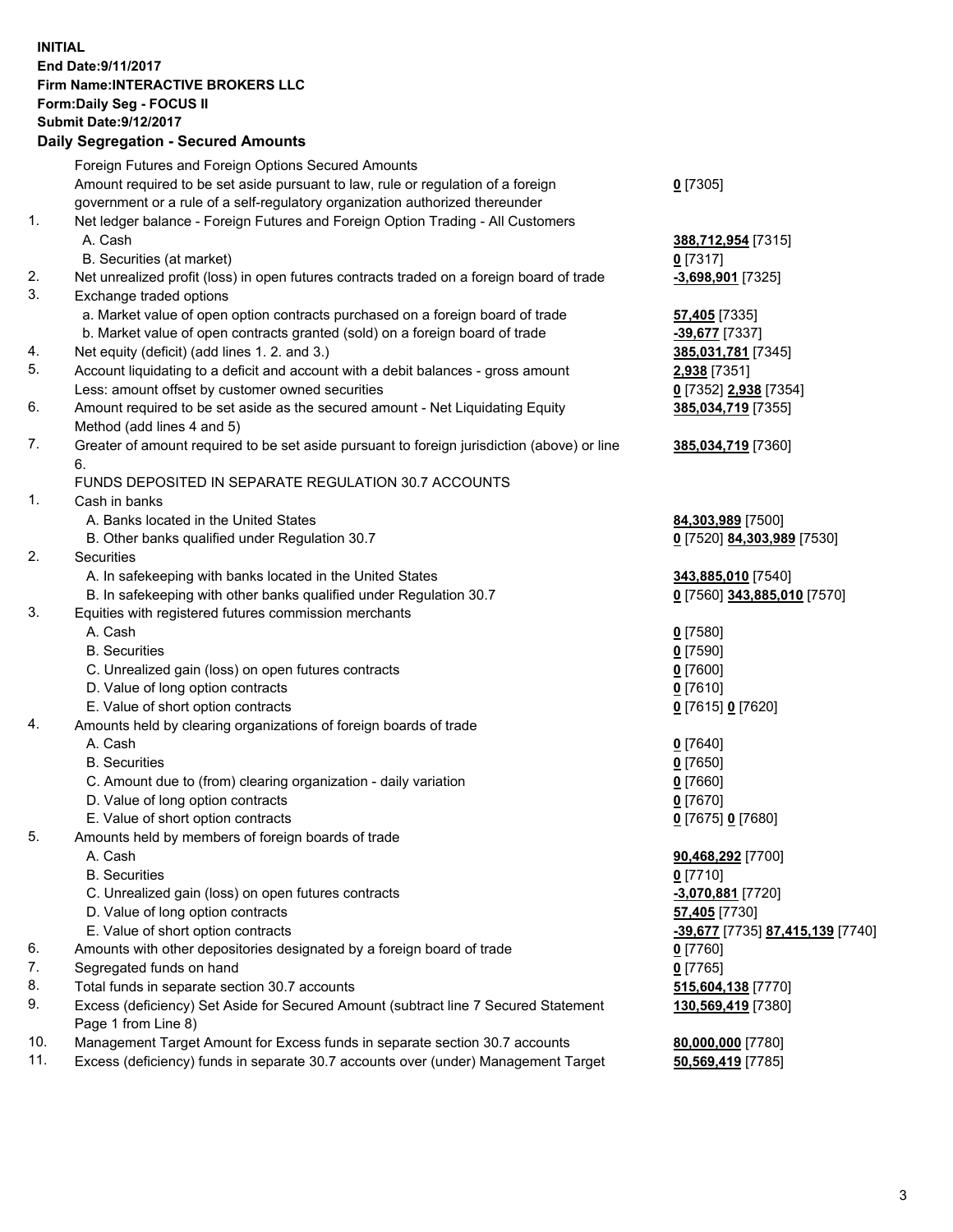**INITIAL End Date:9/11/2017 Firm Name:INTERACTIVE BROKERS LLC Form:Daily Seg - FOCUS II Submit Date:9/12/2017 Daily Segregation - Segregation Statement** SEGREGATION REQUIREMENTS(Section 4d(2) of the CEAct) 1. Net ledger balance A. Cash **4,637,842,120** [7010] B. Securities (at market) **0** [7020] 2. Net unrealized profit (loss) in open futures contracts traded on a contract market **-49,196,786** [7030] 3. Exchange traded options A. Add market value of open option contracts purchased on a contract market **136,618,855** [7032] B. Deduct market value of open option contracts granted (sold) on a contract market **-246,530,406** [7033] 4. Net equity (deficit) (add lines 1, 2 and 3) **4,478,733,783** [7040] 5. Accounts liquidating to a deficit and accounts with debit balances - gross amount **212,739** [7045] Less: amount offset by customer securities **0** [7047] **212,739** [7050] 6. Amount required to be segregated (add lines 4 and 5) **4,478,946,522** [7060] FUNDS IN SEGREGATED ACCOUNTS 7. Deposited in segregated funds bank accounts A. Cash **1,100,037,141** [7070] B. Securities representing investments of customers' funds (at market) **2,395,565,610** [7080] C. Securities held for particular customers or option customers in lieu of cash (at market) **0** [7090] 8. Margins on deposit with derivatives clearing organizations of contract markets A. Cash **517,373,049** [7100] B. Securities representing investments of customers' funds (at market) **775,326,381** [7110] C. Securities held for particular customers or option customers in lieu of cash (at market) **0** [7120] 9. Net settlement from (to) derivatives clearing organizations of contract markets **3,316,724** [7130] 10. Exchange traded options A. Value of open long option contracts **136,606,123** [7132] B. Value of open short option contracts **-246,521,558** [7133] 11. Net equities with other FCMs A. Net liquidating equity **0** [7140] B. Securities representing investments of customers' funds (at market) **0** [7160] C. Securities held for particular customers or option customers in lieu of cash (at market) **0** [7170] 12. Segregated funds on hand **0** [7150] 13. Total amount in segregation (add lines 7 through 12) **4,681,703,470** [7180] 14. Excess (deficiency) funds in segregation (subtract line 6 from line 13) **202,756,948** [7190] 15. Management Target Amount for Excess funds in segregation **155,000,000** [7194]

16. Excess (deficiency) funds in segregation over (under) Management Target Amount Excess

**47,756,948** [7198]